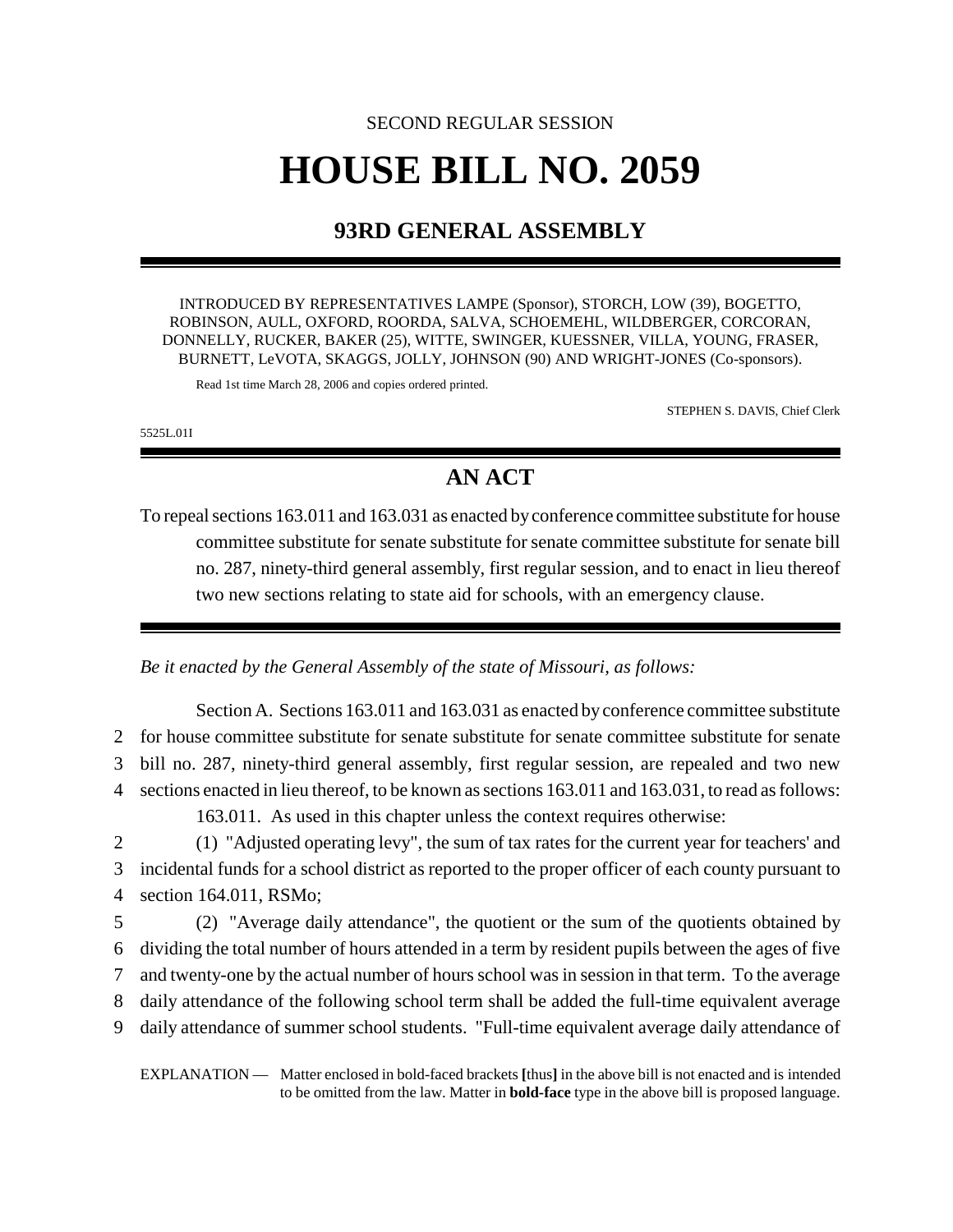summer school students" shall be computed by dividing the total number of hours attended by all summer school pupils by the number of hours required in section 160.011, RSMo, in the school term. For purposes of determining average daily attendance under this subdivision, the term "resident pupil" shall include all children between the ages of five and twenty-one who are residents of the school district and who are attending kindergarten through grade twelve in such district. If a child is attending school in a district other than the district of residence and the child's parent is teaching in the school district or is a regular employee of the school district which the child is attending, then such child shall be considered a resident pupil of the school district which the child is attending for such period of time when the district of residence is not otherwise liable for tuition. Average daily attendance for students below the age of five years for which a school district may receive state aid based on such attendance shall be computed as regular school term attendance unless otherwise provided by law;

(3) "Current operating expenditures":

 (a) For the fiscal year 2007 calculation, "current operating expenditures" shall be calculated using data from fiscal year 2004 and shall be calculated as all expenditures for instruction and support services except capital outlay and debt service expenditures minus the revenue from federal categorical sources; food service; student activities; categorical payments for transportation costs pursuant to section 163.161; state reimbursements for early childhood special education; the career ladder entitlement for the district, as provided for in sections 168.500 to 168.515, RSMo; the vocational education entitlement for the district, as provided for in section 167.332, RSMo; and payments from other districts;

 (b) In every fiscal year subsequent to fiscal year 2007, current operating expenditures shall be the amount in paragraph (a) plus any increases in state funding pursuant to sections 163.031 and 163.043 subsequent to fiscal year 2005, not to exceed five percent, per recalculation, of the state revenue received by a district in the 2004-05 school year from the foundation formula, line 14, gifted, remedial reading, exceptional pupil aid, fair share, and free textbook payments for any district from the first preceding calculation of the state adequacy target;

 (4) "District's tax rate ceiling", the highest tax rate ceiling in effect subsequent to the 1980 tax year or any subsequent year. Such tax rate ceiling shall not contain any tax levy for debt service;

 (5) "Dollar value modifier", an index of the relative purchasing power of a dollar, calculated as one plus fifteen percent of the difference of the regional wage ratio minus one, provided that the dollar value modifier shall not be applied at a rate less than 1.0:

 (a) "County wage per job", the total county wage and salary disbursements divided by the total county wage and salary employment for each county and the city of St. Louis as reported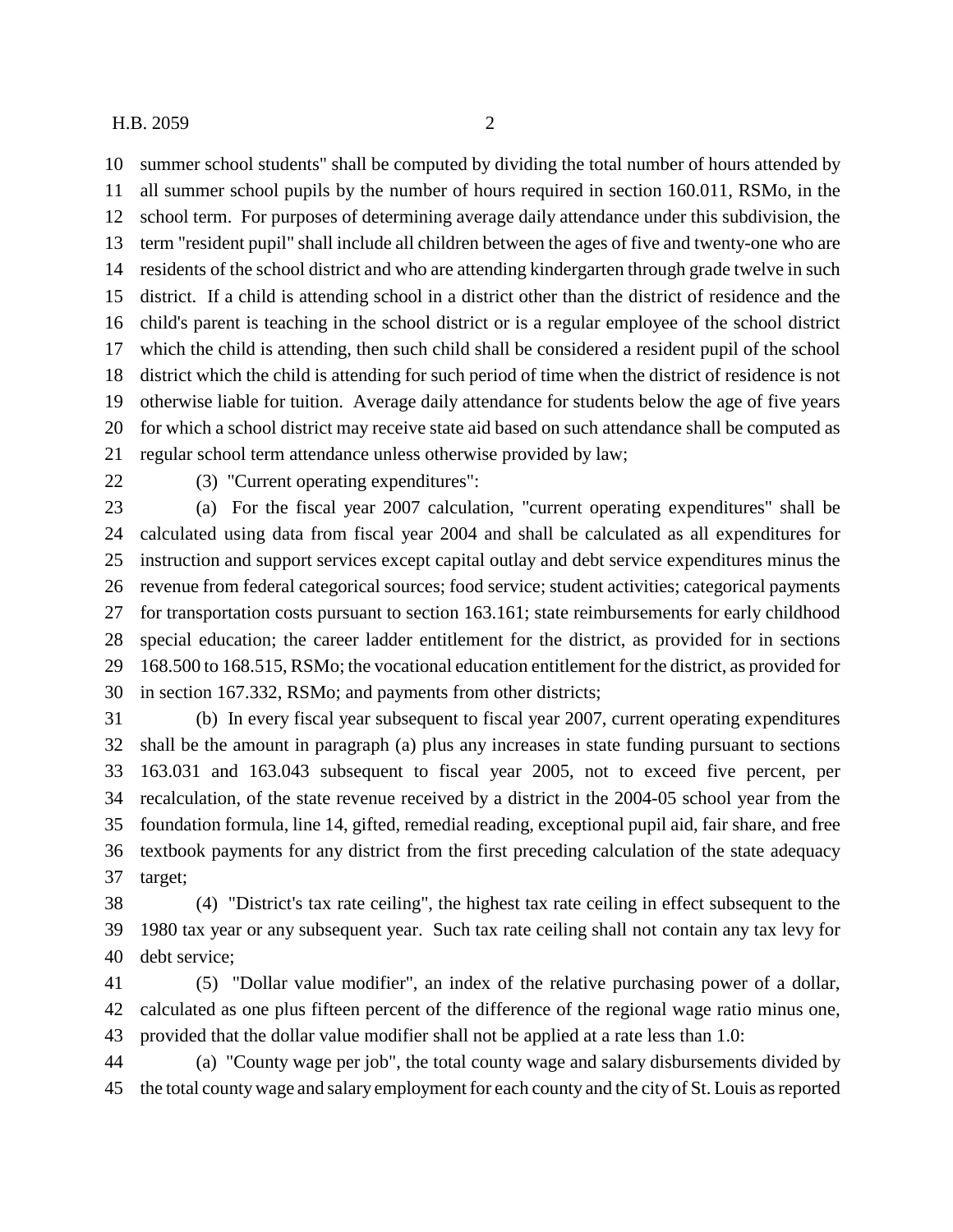by the Bureau of Economic Analysis of the United States Department of Commerce for the

fourth year preceding the payment year;

(b) "Regional wage per job":

 a. The total Missouri wage and salary disbursements of the metropolitan area as defined by the Office of Management and Budget divided by the total Missouri metropolitan wage and salary employment for the metropolitan area for the county signified in the school district number or the city of St. Louis, as reported by the Bureau of Economic Analysis of the United States Department of Commerce for the fourth year preceding the payment year and recalculated upon every decennial census to incorporate counties that are newly added to the description of metropolitan areas; or if no such metropolitan area is established, then:

 b. The total Missouri wage and salary disbursements of the micropolitan area as defined by the Office of Management and Budget divided by the total Missouri micropolitan wage and salary employment for the micropolitan area for the county signified in the school district number, as reported by the Bureau of Economic Analysis of the United States Department of Commerce for the fourth year preceding the payment year, if a micropolitan area for such county has been established and recalculated upon every decennial census to incorporate counties that are newly added to the description of micropolitan areas; or

 c. If a county is not part of a metropolitan or micropolitan area as established by the Office of Management and Budget, then the county wage per job, as defined in paragraph (a) of this subdivision, shall be used for the school district, as signified by the school district number;

 (c) "Regional wage ratio", the ratio of the regional wage per job divided by the state median wage per job;

(d) "State median wage per job", the fifty-eighth highest county wage per job;

 (6) "Free and reduced lunch pupil count", the number of pupils eligible for free and reduced lunch on the last Wednesday in January for the preceding school year who were enrolled as students of the district, as approved by the department in accordance with applicable federal regulations;

 (7) "Free and reduced lunch threshold" shall be calculated by dividing the total free and reduced lunch pupil count of every performance district that falls entirely above the bottom five percent and entirely below the top five percent of average daily attendance, when such districts are rank-ordered based on their current operating expenditures per average daily attendance, by the total average daily attendance of all included performance districts;

 (8) **"Gifted education pupil count", the number of public school students enrolled in special programs for gifted children and receiving services from the resident district as of December first of the preceding school year;**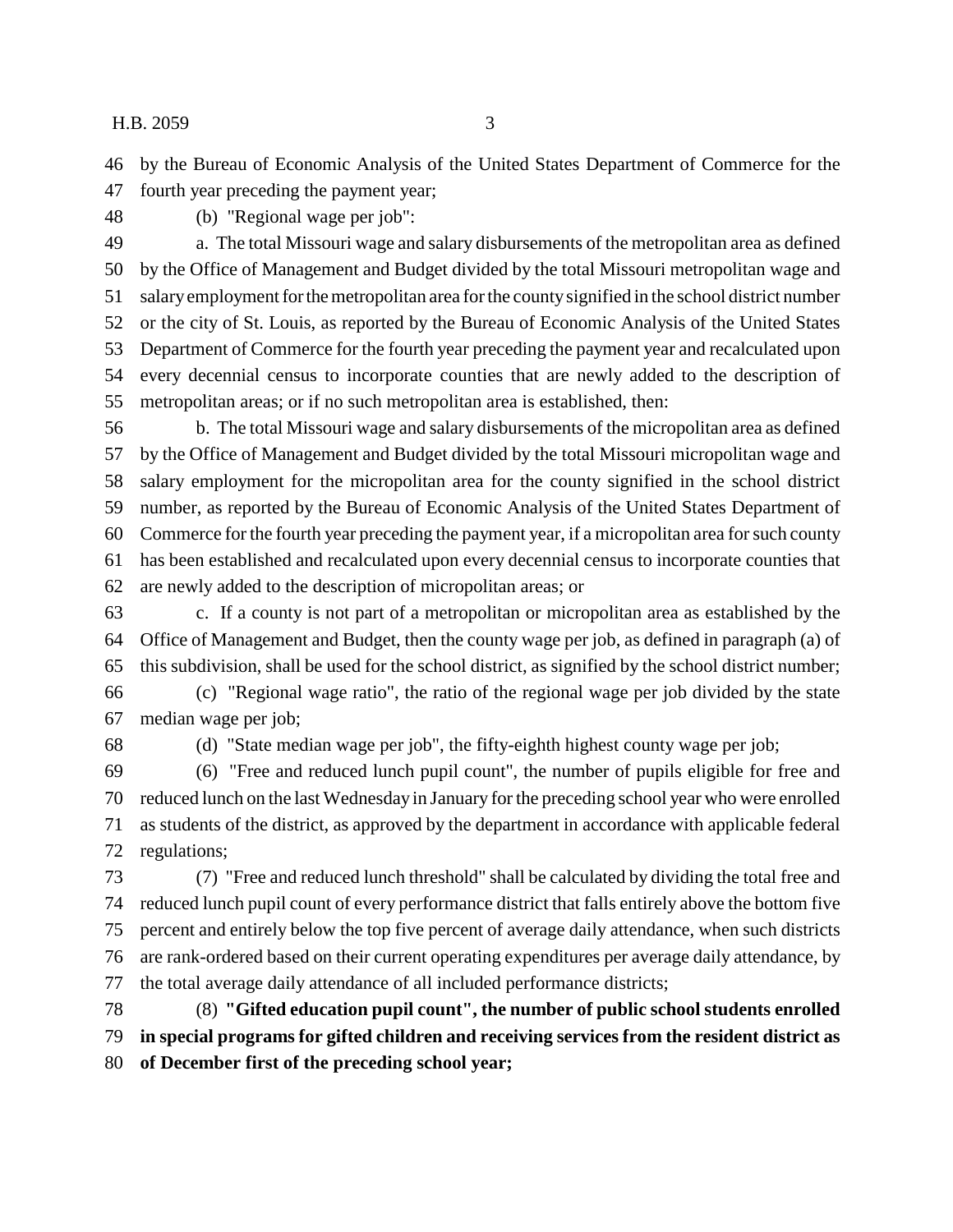**(9)** "Limited English proficiency pupil count", the number in the preceding school year of pupils aged three through twenty-one enrolled or preparing to enroll in an elementary school or secondary school who were not born in the United States or whose native language is a language other than English or are Native American or Alaskan native, or a native resident of the outlying areas, and come from an environment where a language other than English has had a significant impact on such individuals' level of English language proficiency, or are migratory, whose native language is a language other than English, and who come from an environment where a language other than English is dominant; and have difficulties in speaking, reading, writing, or understanding the English language sufficient to deny such individuals the ability to meet the state's proficient level of achievement on state assessments described in Public Law 107-10, the ability to achieve successfully in classrooms where the language of instruction is 92 English, or the opportunity to participate fully in society;

 **[**(9)**] (10)** "Limited English proficiency threshold" shall be calculated by dividing the total limited English proficiency pupil count of every performance district that falls entirely above the bottom five percent and entirely below the top five percent of average daily attendance, when such districts are rank-ordered based on their current operating expenditures per average daily attendance, by the total average daily attendance of all included performance districts;

**[**(10)**] (11)** "Local effort":

 (a) For the fiscal year 2007 calculation, "local effort" shall be computed as the equalized assessed valuation of the property of a school district in calendar year 2004 divided by one hundred and multiplied by the performance levy less the percentage retained by the county assessor and collector plus one hundred percent of the amount received in fiscal year 2005 for school purposes from intangible taxes, fines, escheats, payments in lieu of taxes and receipts from state-assessed railroad and utility tax, one hundred percent of the amount received for school purposes pursuant to the merchants' and manufacturers' taxes under sections 150.010 to 150.370, RSMo, one hundred percent of the amounts received for school purposes from federal properties under sections 12.070 and 12.080, RSMo, except when such amounts are used in the calculation of federal impact aid pursuant to P.L. 81-874, fifty percent of Proposition C revenues received for school purposes from the school district trust fund under section 163.087, and one hundred percent of any local earnings or income taxes received by the district for school purposes. Under this paragraph, for a special district established under sections 162.815 to 162.940, RSMo, in a county with a charter form of government and with more than one million inhabitants, a tax levy of zero shall be utilized in lieu of the performance levy for the special school district;

 (b) In every year subsequent to fiscal year 2007, "local effort" shall be the amount calculated under paragraph (a) of this subdivision plus any increase in the amount received for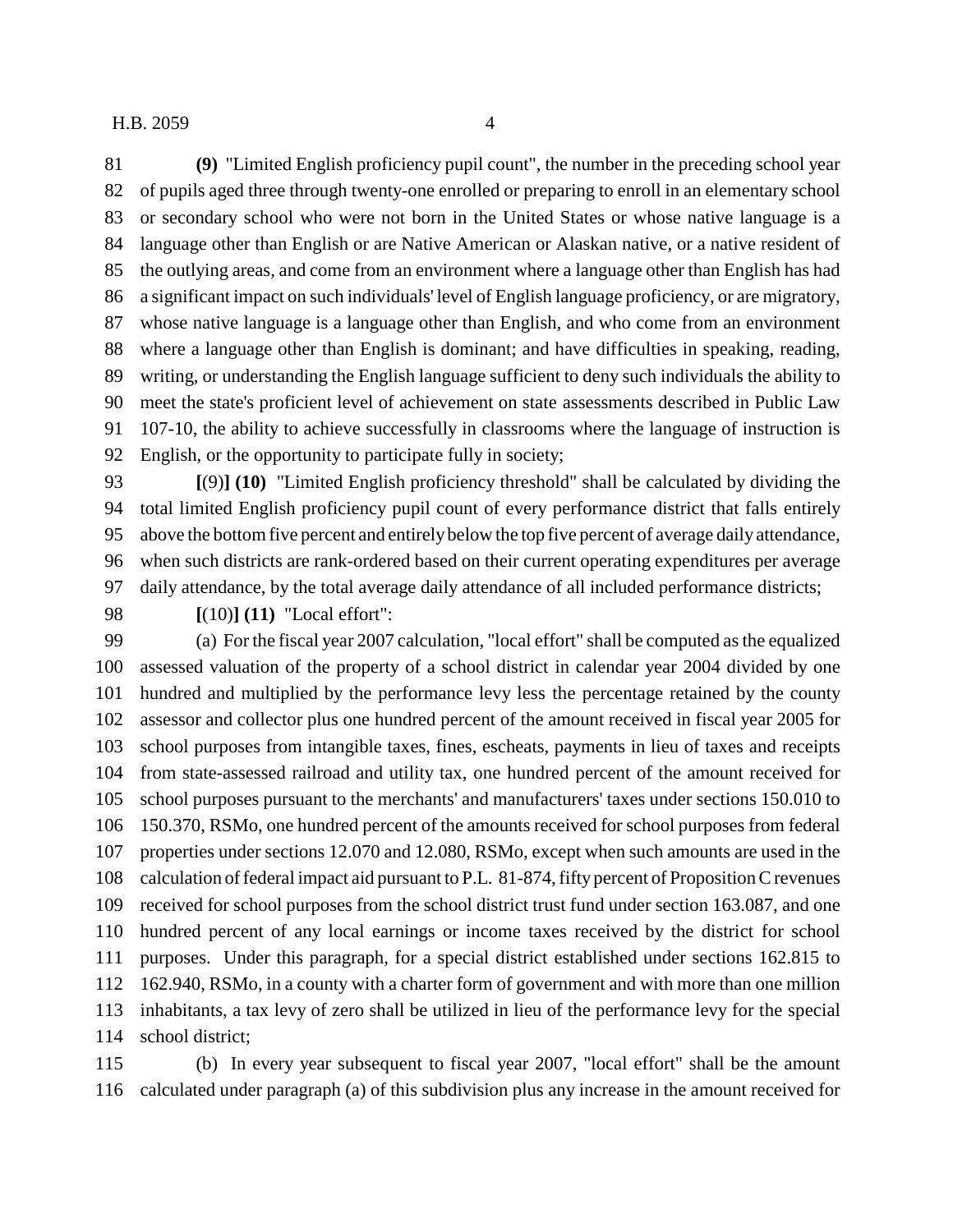school purposes from fines. If a district's assessed valuation has decreased subsequent to the

calculation outlined in paragraph (a) of this subdivision, the district's local effort shall be

calculated using the district's current assessed valuation in lieu of the assessed valuation utilized

- in calculation outlined in paragraph (a) of this subdivision;
- 

**[**(11)**] (12)** "Membership" shall be the average of:

 (a) The number of resident full-time students and the full-time equivalent number of part-time students who were enrolled in the public schools of the district on the last Wednesday in September of the previous year and who were in attendance one day or more during the preceding ten school days; and

 (b) The number of resident full-time students and the full-time equivalent number of part-time students who were enrolled in the public schools of the district on the last Wednesday in January of the previous year and who were in attendance one day or more during the preceding ten school days, plus the full-time equivalent number of summer school pupils.

 "Full-time equivalent number of part-time students" is determined by dividing the total number of hours for which all part-time students are enrolled by the number of hours in the school term.

"Full-time equivalent number of summer school pupils" is determined by dividing the total

 number of hours for which all summer school pupils were enrolled by the number of hours required pursuant to section 160.011, RSMo, in the school term. Only students eligible to be

 **[**(12)**] (13)** "Operating levy for school purposes", the sum of tax rates levied for teachers' and incidental funds plus the operating levy or sales tax equivalent pursuant to section 162.1100, RSMo, of any transitional school district containing the school district, in the payment year, not including any equalized operating levy for school purposes levied by a special school district in which the district is located;

 **[**(13)**](14)** "Performance district", any district that has met all performance standards and indicators as established by the department of elementary and secondary education for purposes of accreditation under section 161.092, RSMo, and as reported on the final annual performance report for that district each year;

**[**(14)**] (15)** "Performance levy", three dollars and forty-three cents;

**[**(15)**] (16)** "School purposes" pertains to teachers' and incidental funds;

 **[**(16)**] (17)** "Special education pupil count", the number of public school students with a current individualized education program and receiving services from the resident district as of December first of the preceding school year, except for special education services provided through a school district established under sections 162.815 to 162.940, RSMo, in a county with a charter form of government and with more than one million inhabitants, in which case the sum

counted for average daily attendance shall be counted for membership;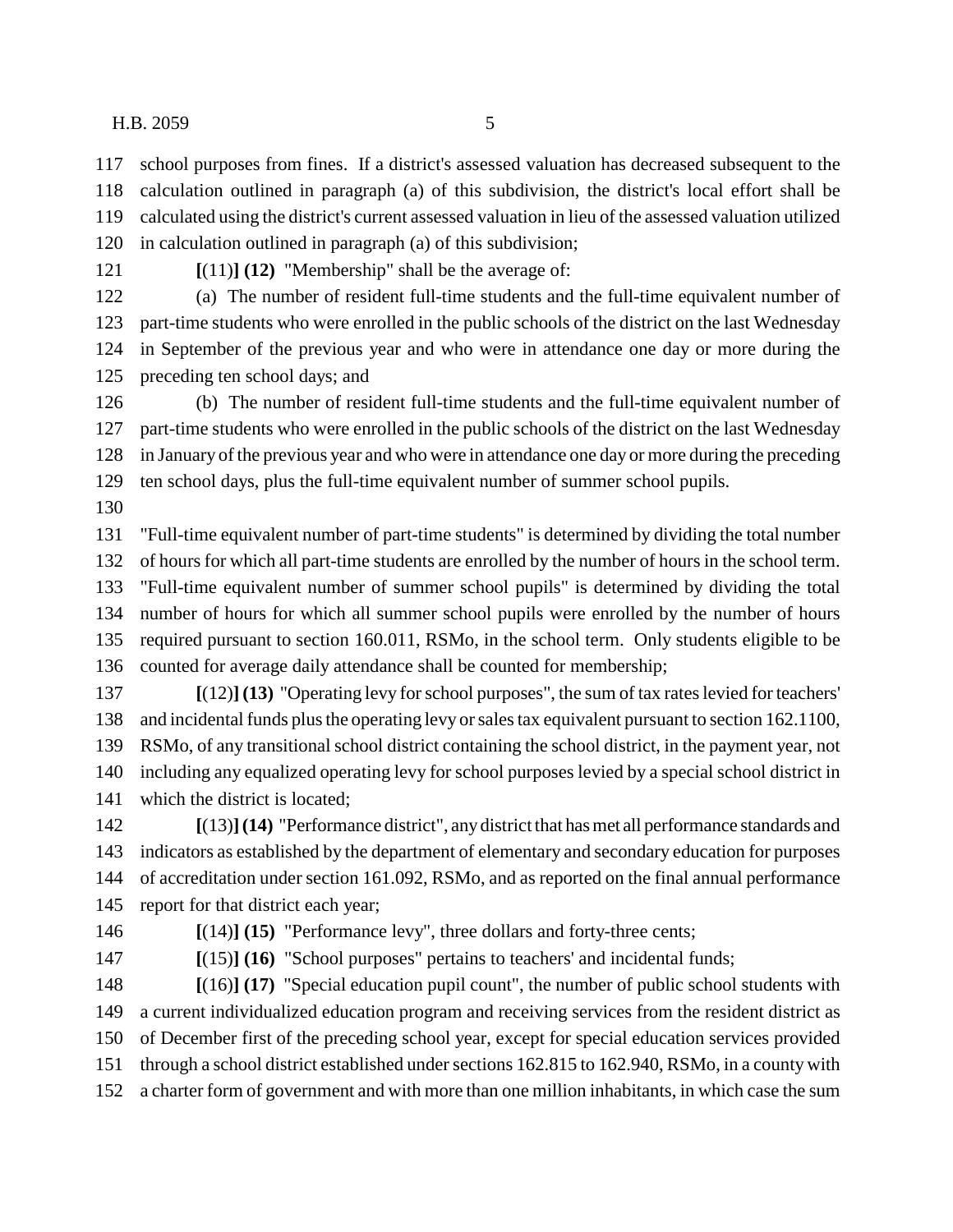of the students in each district within the county exceeding the special education threshold of each respective district within the county shall be counted within the special district and not in the district of residence for purposes of distributing the state aid derived from the special education pupil count;

 **[**(17)**] (18)** "Special education threshold" shall be calculated by dividing the total special education pupil count of every performance district that falls entirely above the bottom five percent and entirely below the top five percent of average daily attendance, when such districts are rank- ordered based on their current operating expenditures per average daily attendance, by the total average daily attendance of all included performance districts;

 **[**(18)**] (19)** "State adequacy target", the sum of the current operating expenditures of every performance district that falls entirely above the bottom five percent and entirely below the top five percent of average daily attendance, when such districts are rank-ordered based on their current operating expenditures per average daily attendance, divided by the total average daily attendance of all included performance districts. The department of elementary and secondary education shall first calculate the state adequacy target for fiscal year 2007 and recalculate the state adequacy target every two years using the most current available data. The recalculation shall never result in a decrease from the previous state adequacy target amount. Should a recalculation result in an increase in the state adequacy target amount, fifty percent of that increase shall be included in the state adequacy target amount in the year of recalculation, and fifty percent of that increase shall be included in the state adequacy target amount in the subsequent year. The state adequacy target may be adjusted to accommodate available appropriations;

 **[**(19)**] (20)** "Teacher", any teacher, teacher-secretary, substitute teacher, supervisor, principal, supervising principal, superintendent or assistant superintendent, school nurse, social worker, counselor or librarian who shall, regularly, teach or be employed for no higher than grade twelve more than one-half time in the public schools and who is certified under the laws governing the certification of teachers in Missouri;

 **[**(20)**] (21)** "Weighted average daily attendance", the average daily attendance plus the product of twenty-five hundredths multiplied by the free and reduced lunch pupil count that exceeds the free and reduced lunch threshold, plus the product of seventy-five hundredths multiplied by the number of special education pupil count that exceeds the special education threshold, **[**and**]** plus the product of six-tenths multiplied by the number of limited English proficiency pupil count that exceeds the limited English proficiency threshold**, and plus the product of five-tenths multiplied by the gifted education pupil count**. For special districts established under sections 162.815 to 162.940, RSMo, in a county with a charter form of government and with more than one million inhabitants, weighted average daily attendance shall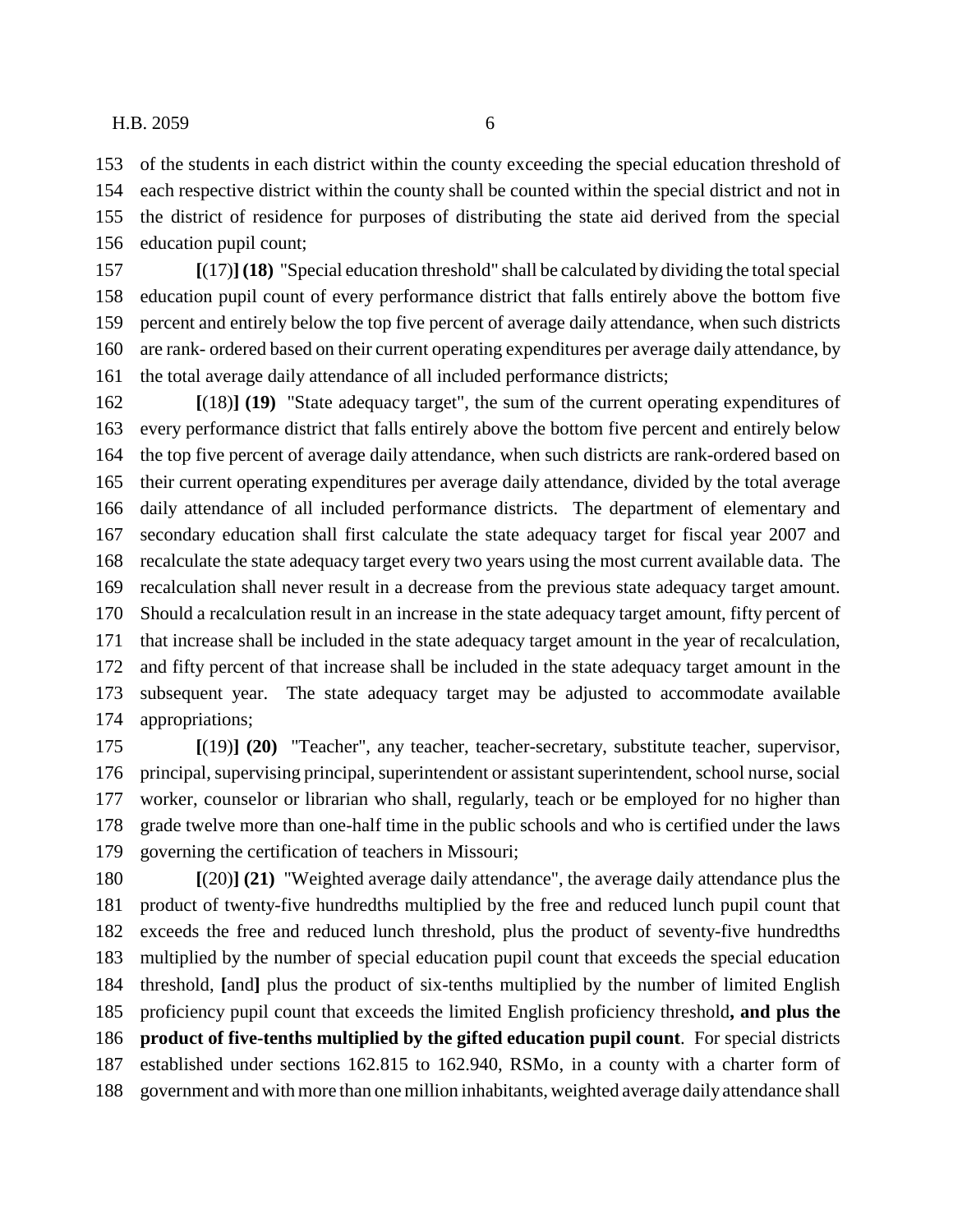be the average daily attendance plus the product of twenty-five hundredths multiplied by the free and reduced lunch pupil count that exceeds the free and reduced lunch threshold, plus the product of seventy- five hundredths multiplied by the sum of the special education pupil count that exceeds the threshold for each county district, plus the product of six-tenths multiplied by the limited English proficiency pupil count that exceeds the limited English proficiency threshold**, plus the product of five-tenths multiplied by the gifted education pupil count**. None of the districts comprising a special district established under sections 162.815 to 162.940, RSMo, in a county with a charter form of government and with more than one million inhabitants, shall use any special education pupil count in calculating their weighted average

 daily attendance. 163.031. 1. The department of elementary and secondary education shall calculate and distribute to each school district qualified to receive state aid under section 163.021 an amount determined by multiplying the district's weighted average daily attendance by the state adequacy target, multiplying this product by the dollar value modifier for the district, and subtracting from

 this product the district's local effort and, in years not governed under subsection 4 of this section, subtracting payments from the classroom trust fund under section 163.043.

2. Other provisions of law to the contrary notwithstanding:

 (1) For districts with an average daily attendance of more than three hundred fifty in the school year preceding the payment year:

 (a) For the 2006-07 school year, the state revenue per weighted average daily attendance received by a district from the state aid calculation under subsections 1 and 4 of this section, as applicable, and the classroom trust fund under section 163.043 shall not be less than the state revenue received by a district in the 2005-06 school year from the foundation formula, line 14, gifted, remedial reading, exceptional pupil aid, fair share, and free textbook payment amounts multiplied by the sum of one plus the product of one-third multiplied by the remainder of the dollar value modifier minus one, and dividing this product by the weighted average daily attendance computed for the 2005-06 school year;

 (b) For the 2007-08 school year, the state revenue per weighted average daily attendance received by a district from the state aid calculation under subsections 1 and 4 of this section, as applicable, and the classroom trust fund under section 163.043 shall not be less than the state revenue received by a district in the 2005-06 school year from the foundation formula, line 14, gifted, remedial reading, exceptional pupil aid, fair share, and free textbook payment amounts multiplied by the sum of one plus the product of two-thirds multiplied by the remainder of the dollar value modifier minus one, and dividing this product by the weighted average daily attendance computed for the 2005-06 school year;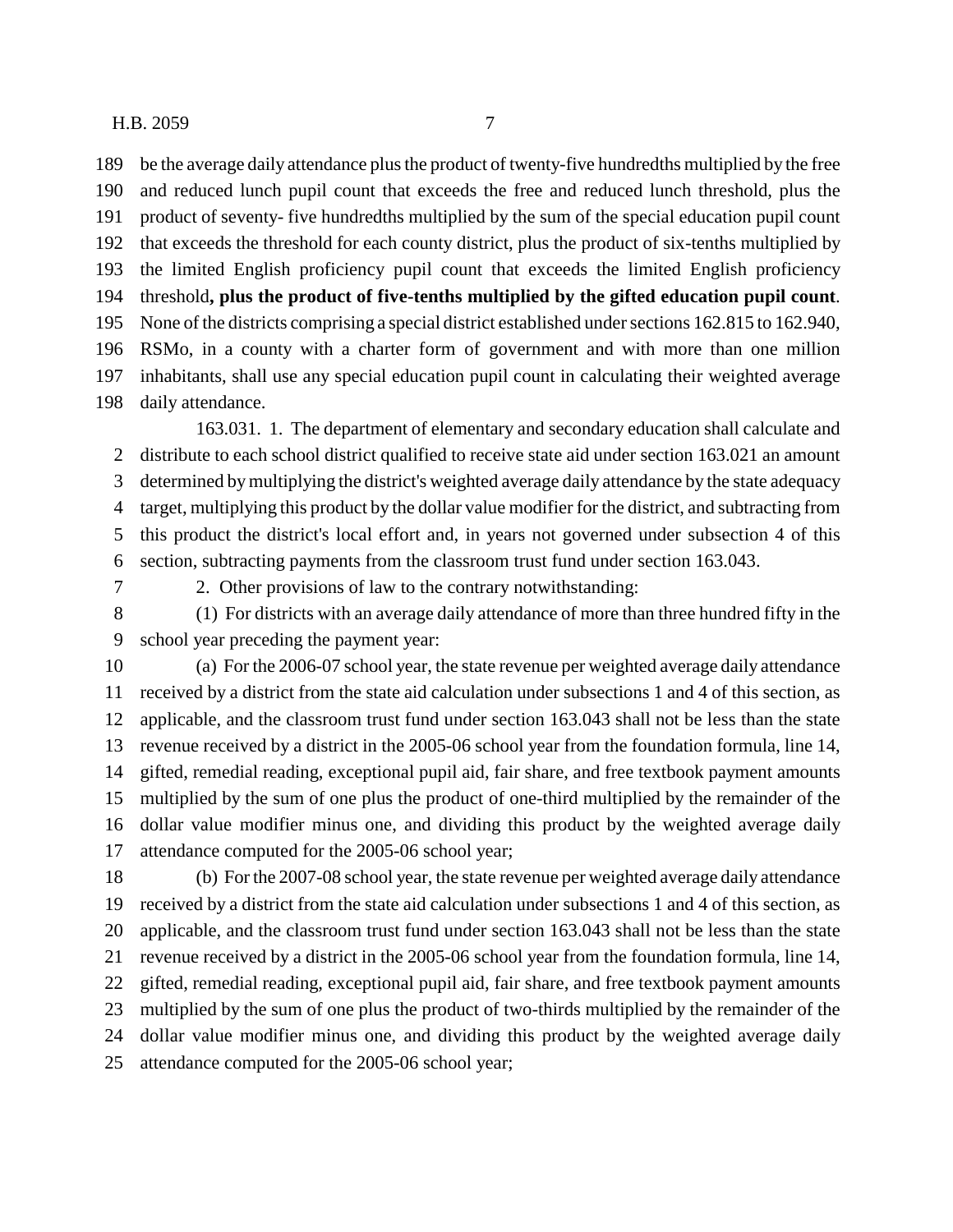(c) For the 2008-09 school year, the state revenue per weighted average daily attendance received by a district from the state aid calculation under subsections 1 and 4 of this section, as applicable, and the classroom trust fund under section 163.043 shall not be less than the state revenue received by a district in the 2005-06 school year from the foundation formula, line 14, gifted, remedial reading, exceptional pupil aid, fair share, and free textbook payment amounts multiplied by the dollar value modifier, and dividing this product by the weighted average daily attendance computed for the 2005-06 school year;

 (d) For each year subsequent to the 2008-09 school year, the amount shall be no less than that computed in paragraph (c) of this subdivision, multiplied by the weighted average daily attendance pursuant to section 163.036, less any increase in revenue received from the classroom trust fund under section 163.043;

 (2) For districts with an average daily attendance of three hundred fifty or less in the school year preceding the payment year:

 (a) For the 2006-07 school year, the state revenue received by a district from the state aid calculation under subsections 1 and 4 of this section, as applicable, and the classroom trust fund under section 163.043 shall not be less than the greater of state revenue received by a district in the 2004-05 or 2005-06 school year from the foundation formula, line 14, gifted, remedial reading, exceptional pupil aid, fair share, and free textbook payment amounts multiplied by the sum of one plus the product of one-third multiplied by the remainder of the dollar value modifier minus one;

 (b) For the 2007-08 school year, the state revenue received by a district from the state aid calculation under subsections 1 and 4 of this section, as applicable, and the classroom trust fund under section 163.043 shall not be less than the greater of state revenue received by a district in the 2004-05 or 2005-06 school year from the foundation formula, line 14, gifted, remedial reading, exceptional pupil aid, fair share, and free textbook payment amounts multiplied by the sum of one plus the product of two-thirds multiplied by the remainder of the dollar value modifier minus one;

 (c) For the 2008-09 school year, the state revenue received by a district from the state aid calculation under subsections 1 and 4 of this section, as applicable, and the classroom trust fund under section 163.043 shall not be less than the greater of state revenue received by a district in the 2004-05 or 2005-06 school year from the foundation formula, line 14, gifted, remedial reading, exceptional pupil aid, fair share, and free textbook payment amounts multiplied by the dollar value modifier;

 (d) For each year subsequent to the 2008-09 school year, the amount shall be no less than that computed in paragraph (c) of this subdivision;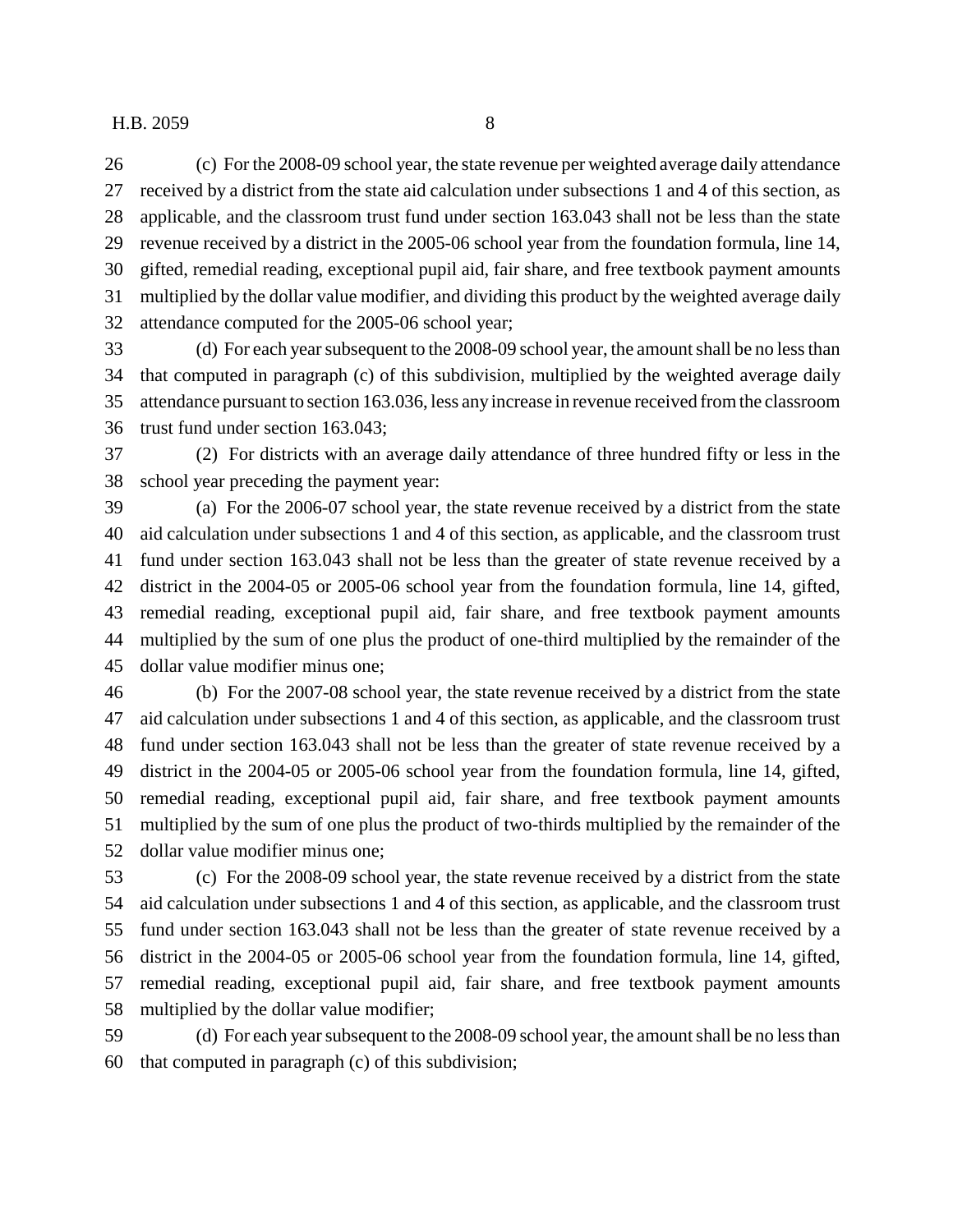(3) The department of elementary and secondary education shall make an addition in the payment amount specified in subsection 1 of this section to assure compliance with the provisions contained in this subsection.

 3. School districts that meet the requirements of section 163.021 shall receive categorical add-on revenue as provided in this subsection. The categorical add-on for the district shall be the sum of: seventy-five percent of the district allowable transportation costs under section 163.161; the career ladder entitlement for the district, as provided for in sections 168.500 to 168.515, RSMo; the vocational education entitlement for the district, as provided for in section 167.332, RSMo; and the district educational and screening program entitlements as provided for in sections 178.691 to 178.699, RSMo. The categorical add-on revenue amounts may be adjusted to accommodate available appropriations.

 4. In the 2006-07 school year and each school year thereafter for five years, those districts entitled to receive state aid under the provisions of subsection 1 of this section shall receive state aid in an amount as provided in this subsection.

 (1) For the 2006-07 school year, the amount shall be fifteen percent of the amount of state aid calculated for the district for the 2006-07 school year under the provisions of subsection 1 of this section, plus eighty-five percent of the total amount of state revenue received by the district for the 2005-06 school year from the foundation formula, line 14, gifted, remedial reading, exceptional pupil aid, fair share, and free textbook payments less any amounts received under section 163.043.

 (2) For the 2007-08 school year, the amount shall be thirty percent of the amount of state aid calculated for the district for the 2007-08 school year under the provisions of subsection 1 of this section, plus seventy percent of the total amount of state revenue received by the district for the 2005-06 school year from the foundation formula, line 14, gifted, remedial reading, exceptional pupil aid, fair share, and free textbook payments less any amounts received under section 163.043.

 (3) For the 2008-09 school year, the amount of state aid shall be forty-four percent of the amount of state aid calculated for the district for the 2008-09 school year under the provisions of subsection 1 of this section plus fifty-six percent of the total amount of state revenue received by the district for the 2005-06 school year from the foundation formula, line 14, gifted, remedial reading, exceptional pupil aid, fair share, and free textbook payments less any amounts received under section 163.043.

 (4) For the 2009-10 school year, the amount of state aid shall be fifty-eight percent of the amount of state aid calculated for the district for the 2009-10 school year under the provisions of subsection 1 of this section plus forty-two percent of the total amount of state revenue received by the district for the 2005-06 school year from the foundation formula, line 14, gifted,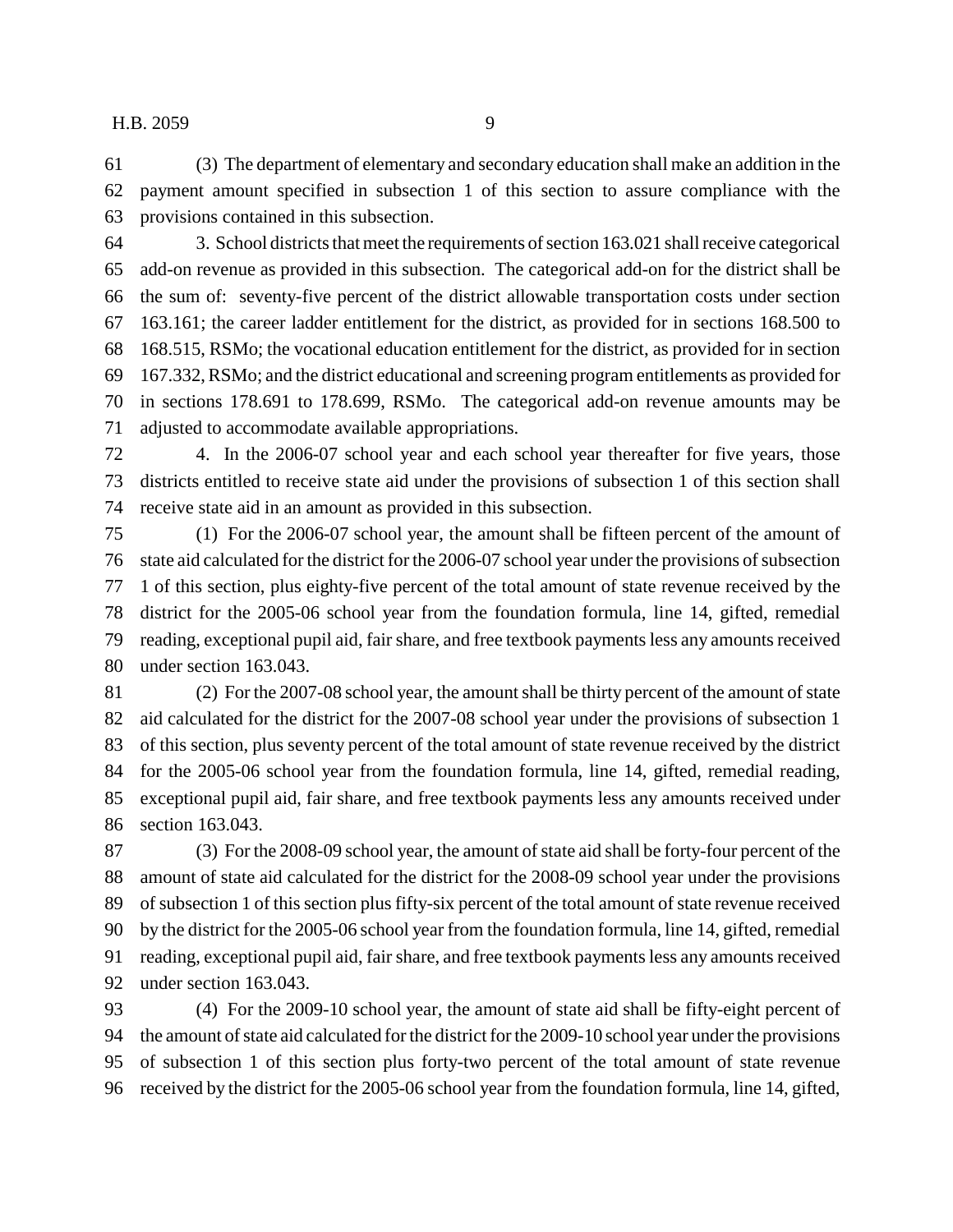remedial reading, exceptional pupil aid, fair share, and free textbook payments less any amounts received under section 163.043.

 (5) For the 2010-11 school year, the amount of state aid shall be seventy-two percent of the amount of state aid calculated for the district for the 2010-11 school year under the provisions of subsection 1 of this section plus twenty-eight percent of the total amount of state revenue received by the district for the 2005-06 school year from the foundation formula, line 14, gifted, remedial reading, exceptional pupil aid, fair share, and free textbook payments less any amounts received under section 163.043.

 (6) For the 2011-12 school year, the amount of state aid shall be eighty-six percent of the amount of state aid calculated for the district for the 2011-12 school year under the provisions of subsection 1 of this section plus fourteen percent of the total amount of state revenue received by the district for the 2005-06 school year from the foundation formula, line 14, gifted, remedial reading, exceptional pupil aid, fair share, and free textbook payments less any amounts received under section 163.043.

 (7) (a) Notwithstanding subdivision (18) of section 163.011, the state adequacy target may not be adjusted downward to accommodate available appropriations in any year governed by this subsection.

 (b) If a school district experiences a decrease in summer school average daily attendance of more than fifteen percent from the district's 2005-06 summer school average daily attendance in any year governed by this subsection, an amount equal to the product of the percent reduction in the district's summer school average daily attendance multiplied by the funds generated by the district's summer school program in the 2005-06 school year shall be subtracted from the district's current year payment amount.

 **[**(c) If a school district experiences a decrease in its gifted program enrollment of more than twenty percent from its 2005-06 gifted program enrollment in any year governed by this subsection, an amount equal to the product of the percent reduction in the district's gifted program enrollment multiplied by the funds generated by the district's gifted program in the 2005-06 school year shall be subtracted from the district's current year payment amount.**]**

 5. For any school district meeting the eligibility criteria for state aid as established in section 163.021, but which is considered an option district under section 163.042 and therefore receives no state aid, the commissioner of education shall present a plan to the superintendent of the school district for the waiver of rules and the duration of said waivers, in order to promote flexibility in the operations of the district and to enhance and encourage efficiency in the delivery of instructional services as provided in section 163.042.

 6. (1) No less than seventy-five percent of the state revenue received under the provisions of subsections 1, 2, and 4 of this section shall be placed in the teachers' fund, and the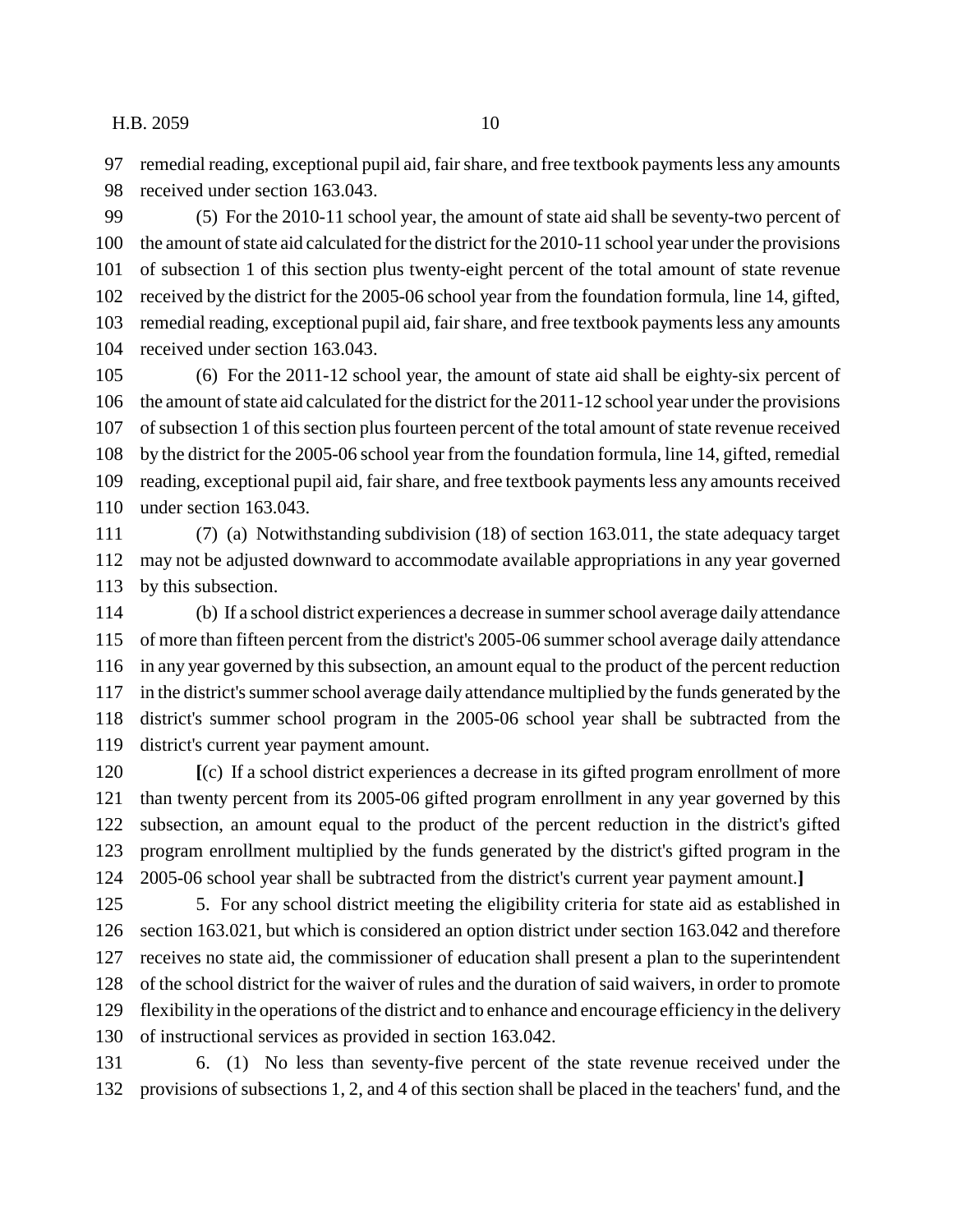remaining percent of such moneys shall be placed in the incidental fund. No less than seventy-five percent of one-half of the funds received from the school district trust fund distributed under section 163.087 shall be placed in the teachers' fund. One hundred percent of revenue received under the provisions of section 163.161 shall be placed in the incidental fund. One hundred percent of revenue received under the provisions of sections 168.500 to 168.515, RSMo, shall be placed in the teachers' fund.

 (2) A school district shall spend for certificated compensation and tuition expenditures each year:

 (a) An amount equal to at least seventy-five percent of the state revenue received under the provisions of subsections 1, 2, and 4 of this section;

 (b) An amount equal to at least seventy-five percent of one-half of the funds received from the school district trust fund distributed under section 163.087 during the preceding school year; and

 (c) Beginning in fiscal year 2008, as much as was spent per the second preceding year's weighted average daily attendance for certificated compensation and tuition expenditures the previous year from revenue produced by local and county tax sources in the teachers' fund, plus the amount of the incidental fund to teachers' fund transfer calculated to be local and county tax sources by dividing local and county tax sources in the incidental fund by total revenue in the incidental fund.

 In the event a district fails to comply with this provision, the amount by which the district fails to spend funds as provided herein shall be deducted from the district's state revenue received under the provisions of subsections 1, 2, and 4 of this section for the following year, provided that the state board of education may exempt a school district from this provision if the state board of education determines that circumstances warrant such exemption.

 7. If a school district's annual audit discloses that students were inappropriately identified as eligible for free and reduced lunch, special education, or limited English proficiency and the district does not resolve the audit finding, the department of elementary and secondary education shall require that the amount of aid paid pursuant to the weighting for free and reduced lunch, special education, or limited English proficiency in the weighted average daily attendance on the inappropriately identified pupils be repaid by the district in the next school year and shall additionally impose a penalty of one hundred percent of such aid paid on such pupils, which penalty shall also be paid within the next school year. Such amounts may be repaid by the district through the withholding of the amount of state aid.

Section B. Because immediate action is necessary to ensure adequate funding for schools, section A of this act is deemed necessary for the immediate preservation of the public